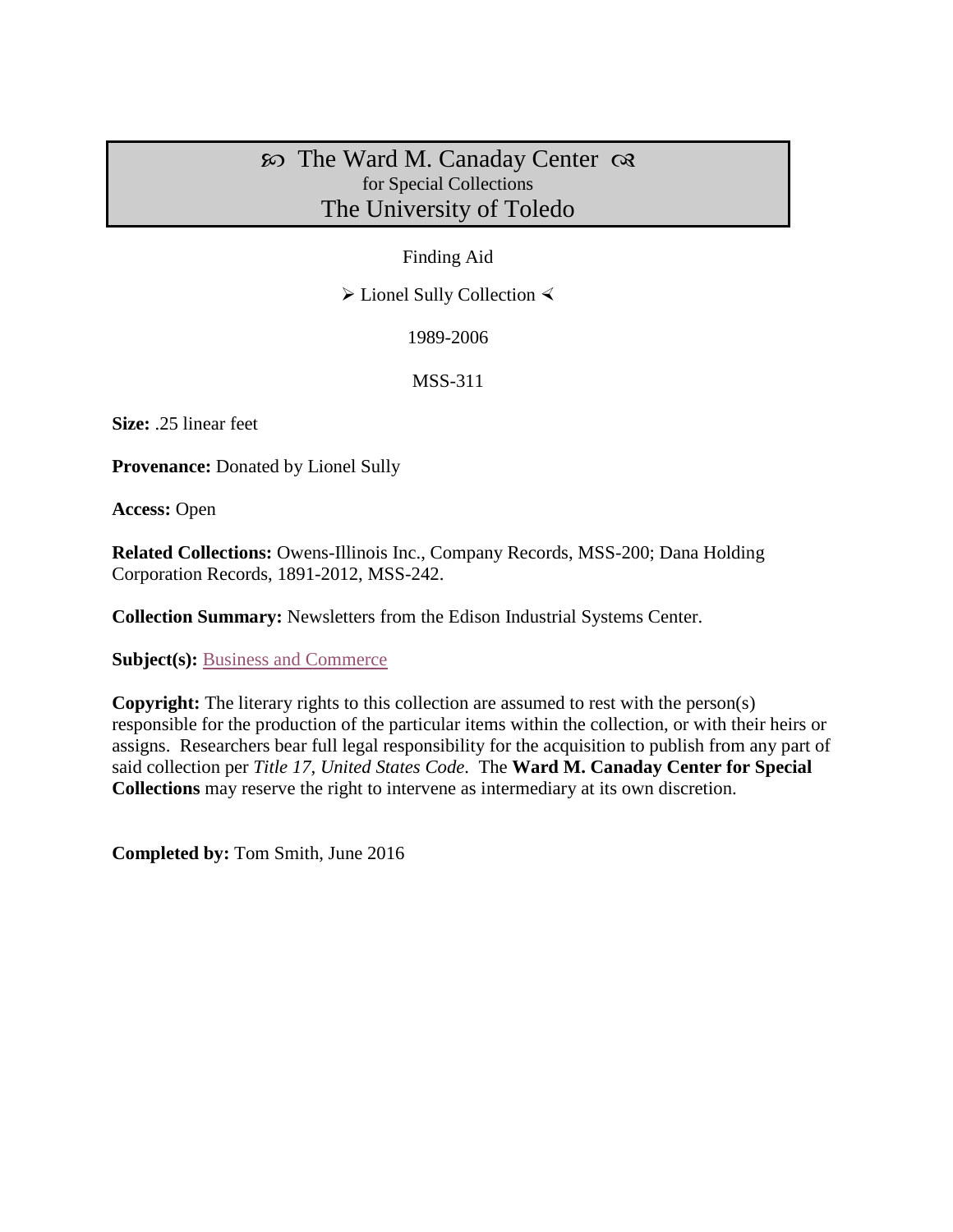#### **Historical Sketch**

Formed in 1987 through Ohio's Thomas Edison Program, the Edison Industrial Systems Center (EISC) was conceived as a resource for manufacturers in the technology sector, providing support through funding as well as opening communication between institutions and corporations. Members included Dana Corporation, Owens-Illinois, the Medical College of Ohio, and the University of Toledo. The newsletter of the EISC, *Synergy,* was published in order to update members on the state of the EISC and new developments in the tech sector at large. A key concern of the issues of *Synergy* archived in the Canaday Center is the emerging role of the Internet and information technology in manufacturing during the 1990s and early 2000s. Though its original focus was on industrial manufacturing, by 1995 EISC had begun a transition towards food manufacturing. It eventually became known as the Center for Innovative Food Technology (CIFT) which still exists today in the same offices as EISC.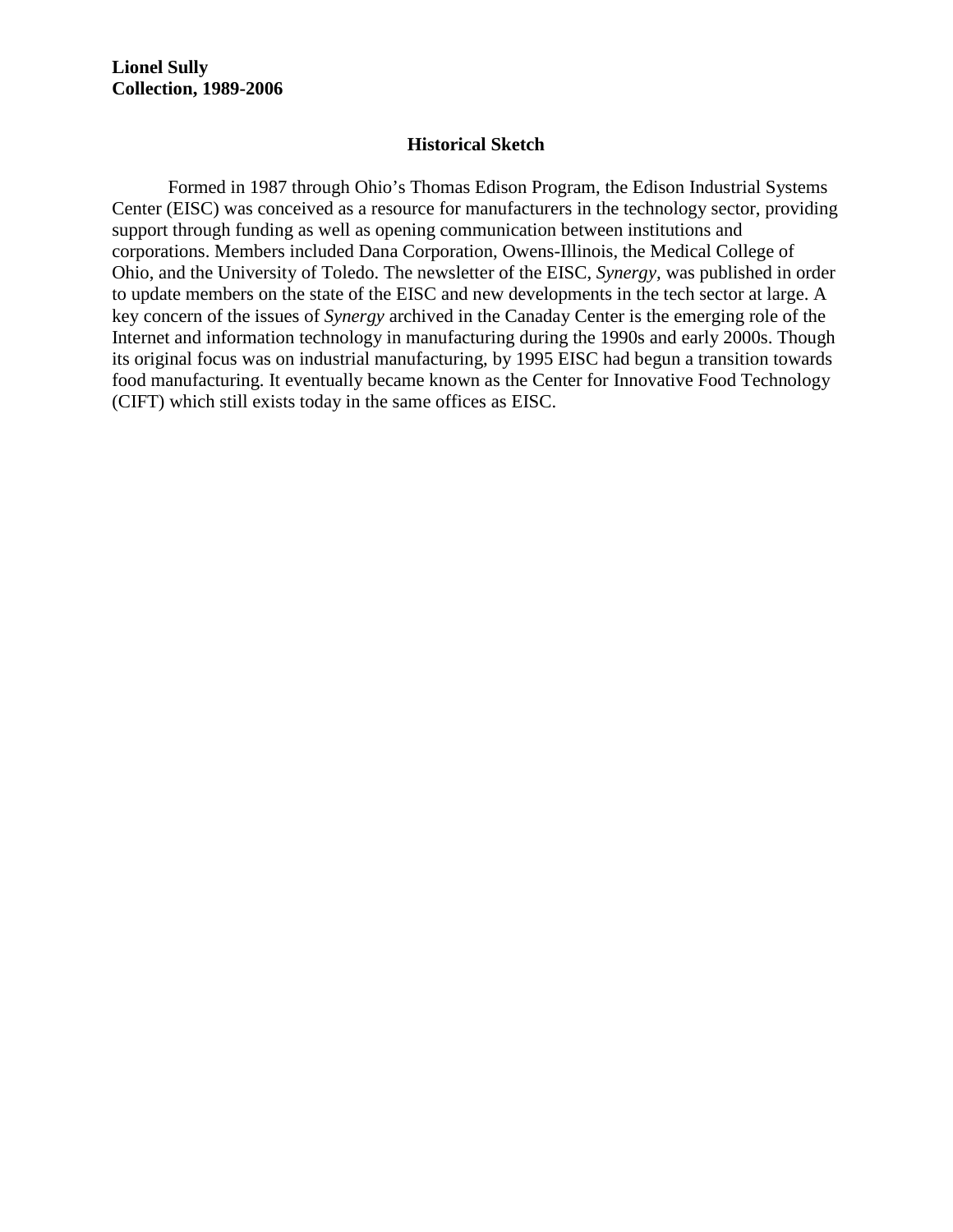#### **Scope and Content Note**

The collection is donated by Dr. Lionel Sully, former Vice President for Technology for EISC. The collection contains physical issues of *Synergy* from November 1989 (possibly the first issue) to Winter 2006. The collection is incomplete partly because of breaks in publication and/or issues having been mislaid by the donor. There are very few issues from after 2002, as after his retirement from EISC in 2002, Dr. Sully visited the center only infrequently. However, even incomplete, the collection provides particular insight into the operations of EISC, its staff, and its impact on the industrial sector of the Toledo economy in the late-twentieth and earlytwenty-first centuries.